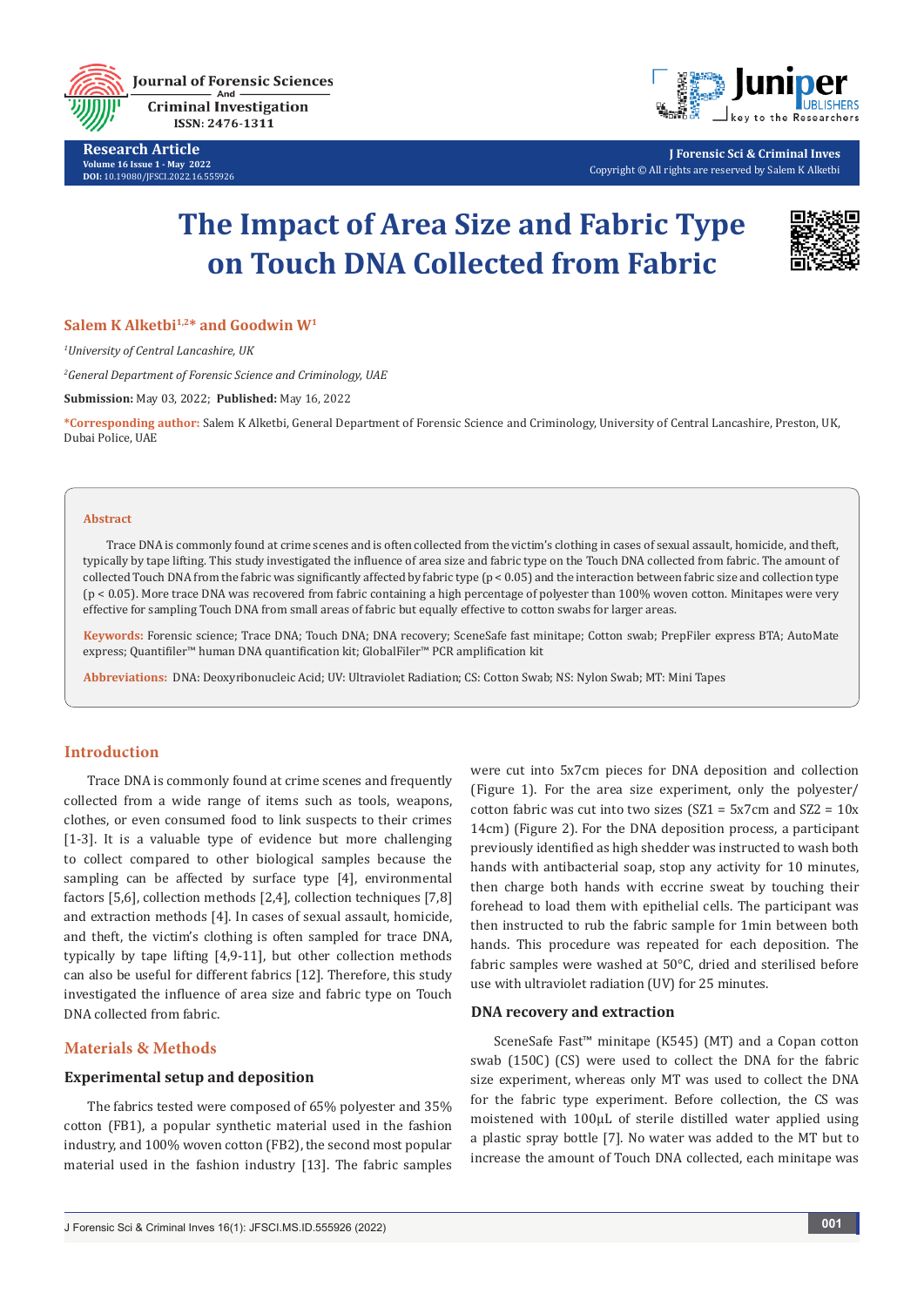applied 16 times to the area [4]. Samples collected with CS and MT were cut directly into the tubes for extraction using PrepFiler Express BTA™ kit extraction protocol with AutoMate Express (using 460μL of lysis buffer instead 230μL) (EXT1) according to

the manufacturer's instructions. Full swab heads were used for CS and NS, and the lower sticky part of the minitape, with a final elution volume of 50μL.





**How to cite this article:** Salem K Alketbi, Goodwin W. The Impact of Area Size and Fabric Type on Touch DNA Collected from Fabric. J Forensic Sci & **CODE: CRIMINAL INVESTIGATE:** Salem K AIKEDD, GOODWIT W. The Impact of Area Criminal Inves. 2022; 16(1): 555926. DOI: [10.19080/JFSCI.2022.16.55592](http://dx.doi.org/10.19080/JFSCI.2022.16.555926)6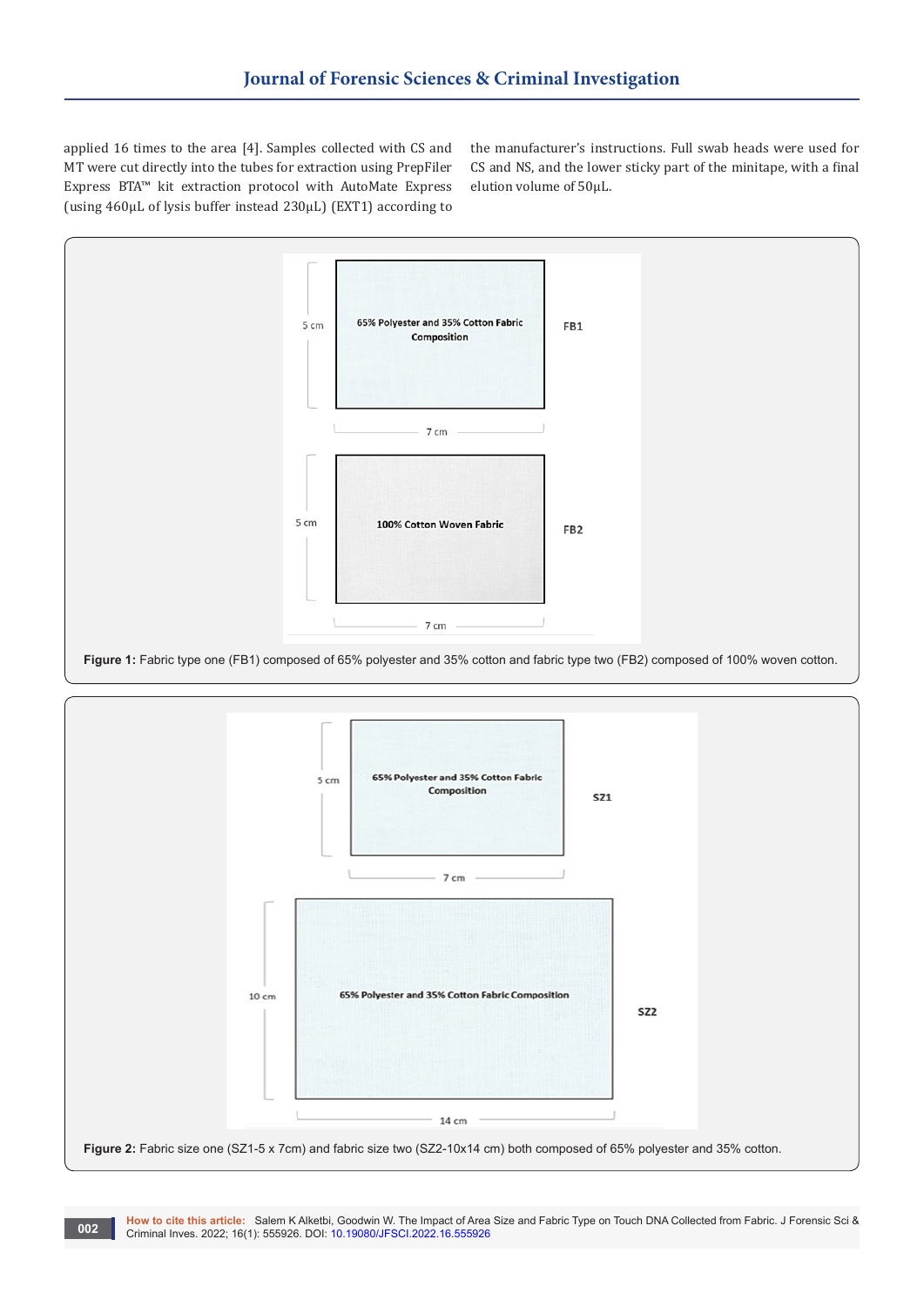#### **DNA quantification, amplification, and analysis**

Extracted samples were quantified using the Quantifiler*®* Trio DNA Quantification Kit, QuantStudio 5 Real-Time PCR (qPCR) and HID Real-Time PCR analysis software v1.3 (Thermo Fisher Scientific) according to the manufacturer's instructions. DNA amplification was performed using the GlobalFiler™ PCR amplification Kit on an ABI GeneAmp® 9700 PCR System (Life Technologies) for 30 cycles. The amplified products were sizeseparated and detected on an ABI 3500 Genetic Analyzer (Life Technologies) using 1μl PCR product, 9.6μl Hi-Di™ formamide, and 0.4μl GeneScan™ 600 LIZ® Size Standard v2.0 (Thermo Fisher Scientific). Finally, statistical analysis was performed with RStudio using factorial analysis of variance (ANOVA) and Microsoft Excel. Blank samples were taken from the fabrics after sterilisation, and negative controls for the collection, extraction, and amplification process, all of which were negative for DNA when analysed.

#### **Results & Discussion**

## **Fabric type**

The amount of Touch DNA collected from the fabric was significantly affected by fabric type ( $p < 0.05$ ), with more DNA recovered from FB1 composed of 65% polyester and 35%

cotton than from FB2 composed of 100% woven cotton (mean: FB1 – 0.80 ng/ $\mu$ l vs. FB2-0.14ng/ $\mu$ L) (Figure 3 & 4). Some Touch samples collected from FB1 and FB2 were amplified to validate the DNA quality, with all samples producing full STR profiles but with some variation in the peak height between the fabric types. Samples collected from FB1 had a relatively higher peak height (RFU) compared to profiles from FB2.

**Fabric sizeand:** The amount of Touch DNA collected from the fabric was significantly affected by the interaction between fabric size and collection type (p < 0.05), with more DNA recovered from fabric size 1 (SZ1 - 5 x 7cm) using minitapes (MT) than cotton swab (CS) (mean: MT-0.88ng/μL vs. CS-0.03ng/μL). However, with fabric size 2 (SZ2-10 x 14cm), more DNA was recovered using CS than MT (mean: MT-0.08ng/µL vs. CS-0.35ng/μL) (Figure 5 & 6). Minitapes are still very effective for collecting Touch DNA from fabric but are limited by the number of lifts which can be affected by sampling area size [11]. DNA collected from SZ1 and SZ2 was amplified to validate the sample quality, with all samples producing full STR Profiles but with some variation in the peak height (RFU) between the samples collected by each collection method for each fabric size (Figure 7). Samples collected by the MT from SZ1 had a relatively higher mean RFU than CS and it was the other way round for samples collected from SZ2.







**Figure 4:** The mean DNA quantity collected (n=16) from fabric type 1 (FB1 - 65% polyester and 35% cotton) and fabric type 2 (FB2 - 100% woven cotton).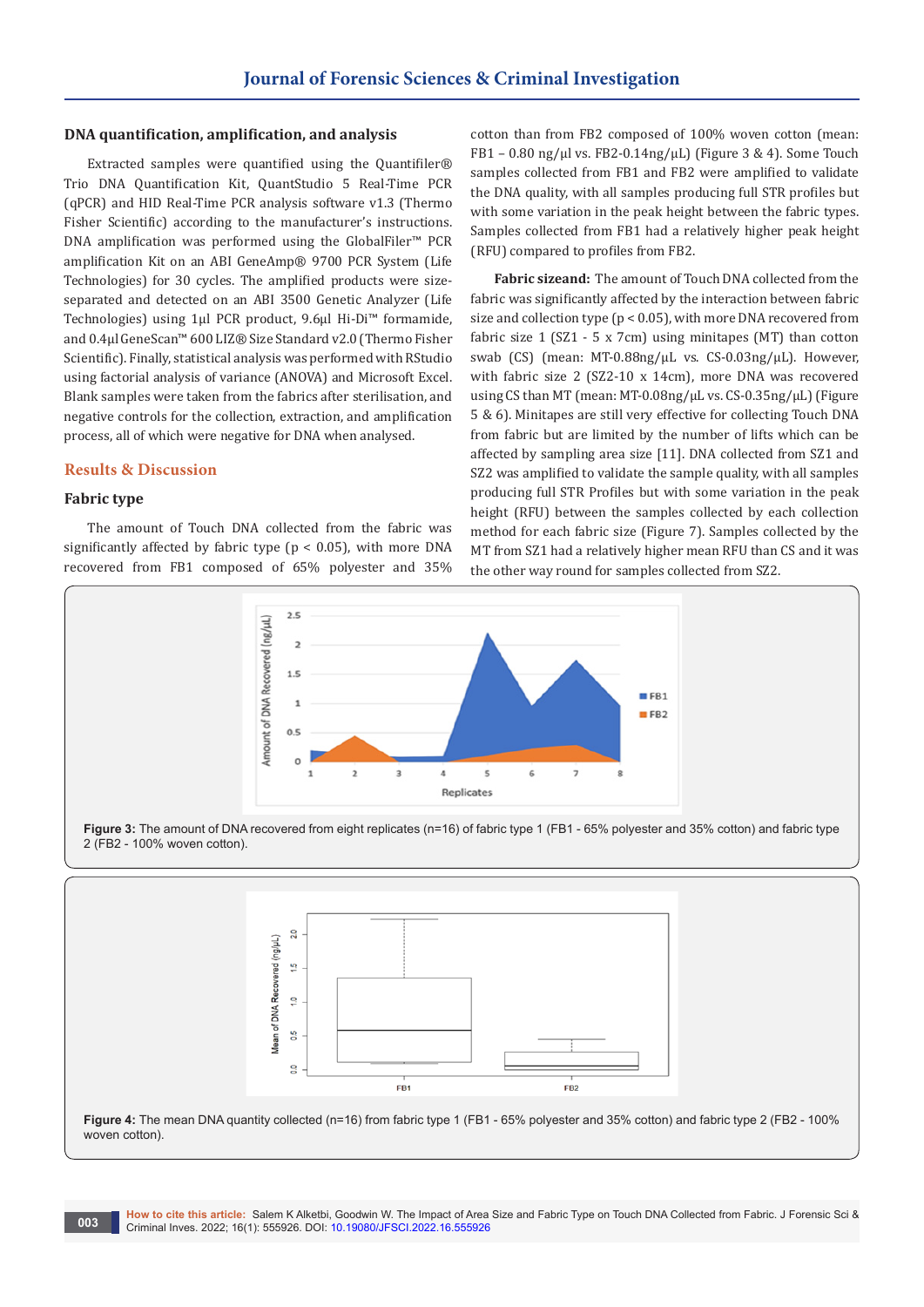





**Figure 6:** The mean DNA collected (n=16) from fabric size 1 (SZ1 – 5 x 7 cm) and fabric size 2 (SZ2 – 10 x 14 cm) using minitapes (MT) and cotton swab (CS).



**Figure 7:** Electropherograms of samples collected from fabric size 1 (SZ1–5x 7cm) and fabric size 2 (SZ2-10x 14cm) using Minitapes (MT) and Cotton swab (CS) showing the difference in peak height at five autosomal STR loci (D22S1045, D5S818, D13S317, D7S820, and SE33).

**How to cite this article:** Salem K Alketbi, Goodwin W. The Impact of Area Size and Fabric Type on Touch DNA Collected from Fabric. J Forensic Sci & **004 Criminal Inves. 2022; 16(1): 555926. DOI: [10.19080/JFSCI.2022.16.55592](http://dx.doi.org/10.19080/JFSCI.2022.16.555926)6**